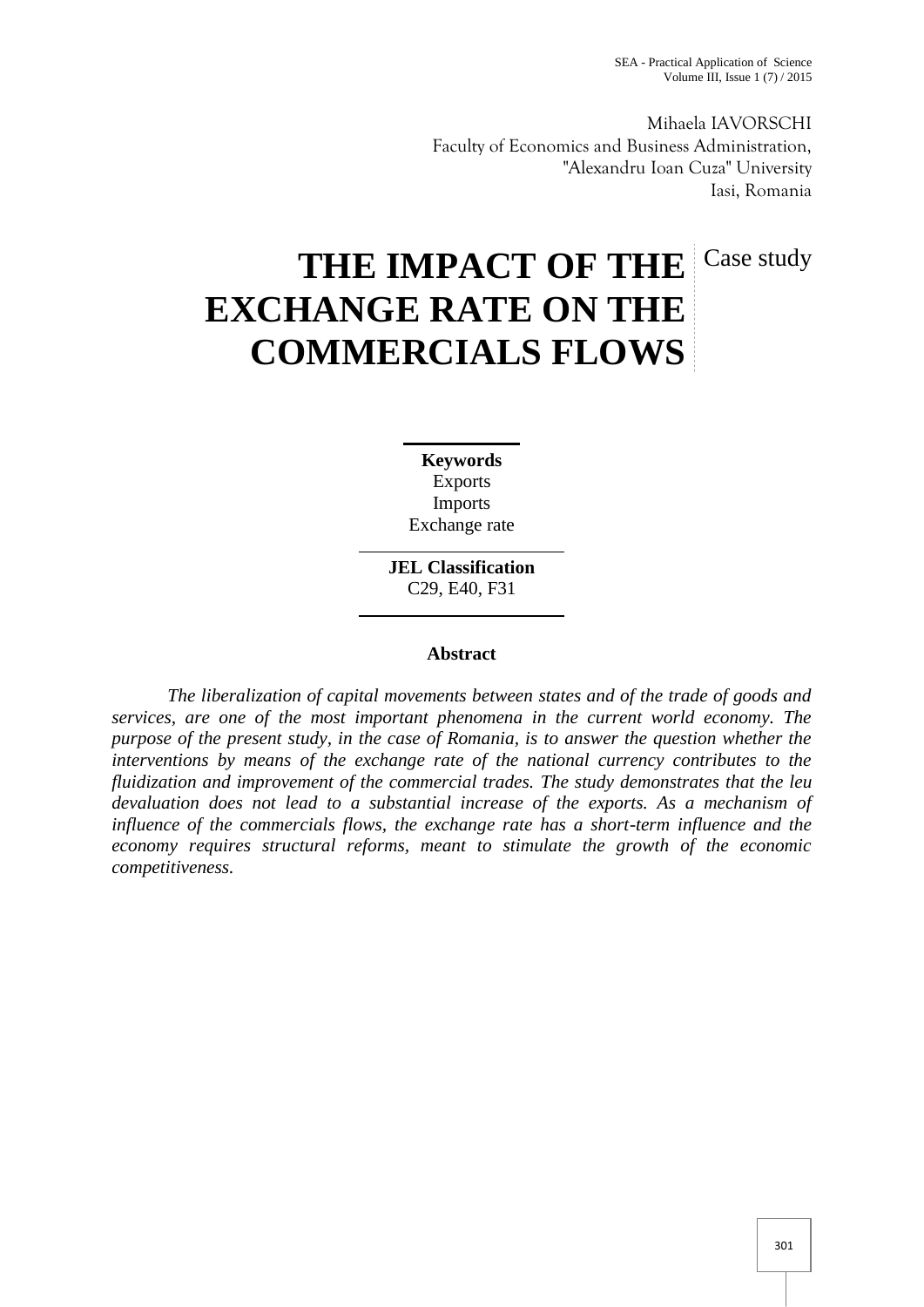### **Literature review**

In literature, the issue of the balance of payments has been analysed under different economic currents which spawned three different approaches: the approach by absorption, the capitals movement approach and the monetary approach of the balance of payments (Genereux, 2000, pp 43-50). In this study we will only address the approach by absorption of the balance of payments and the mechanism of the J curve, which explain how the depreciation of the exchange rate affects the dynamic of the international trades.

The approach of the balance of payments through the absorption method involves the analysis of the elasticity of the import/ export demand which is well-known in the empirical research, especially in the analysis of the commercial performances of the developing countries. These are focused mainly on the trade balance, while the capital movements are considered exogenous and play a minimal part in the analysis of the balance of payments (Arize et al, 2000).

The exchange rate is an important variable in the approach from the elasticity theory's perspective: in order to eliminate the commercial deficit we resort to the devaluation of the national currency. The necessary and sufficient condition for the devaluation to improve the trade balance is that the sum of both elasticity of import and export to be bigger than 1 ( $Ex + Em > 1$ ). This concept is known in literature as the Marshall-Lerner condition (the M/L condition). The name comes from the two researchers Alfred Marshall and Abba Lerner who proved this hypothesis (Krugman and Obstfeld, 2003).

In case the elasticity of the export and import demand doesn't comply with the M/L condition, then de devaluation would lead to an increase of the current account deficit or it would reduce the surplus (Pitchford, 1995). In order for the devaluation to diminish the external deficit it is necessary that the exports' incomes be higher than the imports' expenses, meaning the  $P$ x $X$  $P$  $m$  $M$  ratio has to increase (see Ignat, Pralea, 2013, pp. 168- 169). The effect of the devaluation leads to a reduction of the Px/ Py ratios which entails a bigger increase of the ratio between the volumes of exports and imports: X/ M.

The exchange rate affects the stability of the balance of payments as a result of their connection. Cooper (1978) has studied the devaluation effect on the balance of payments for the developing countries. He discovered that the current account of the balance of payments has improved for three thirds of the studied cases due to monetary devaluation. Therefore, the national currency devaluation can lead to the increase of exports and the decrease of imports, which, in the long term, improves the stability of a country's balance of payments. On the other hand, Birds (1984)

considers that the stabilization of the balance of payments as a result of this phenomenon does not necessarily mean it is always due to monetary devaluation. Donovan's (1981) researches suggest that devaluation can improve the current account of the balance of payments without having a significant impact on imports.

Syed and Anwar (2011) offer an interesting analysis on the effects of modifying the exchange rates, proving that the effects obtained by the forced currency devaluation to stabilize the balance of payments are mostly side effects. They explain that, most of the time, the devaluation is a result of output collapses, increased prices and improvement of the commercial balance. In the absence of weak side effects of the exchange rate, in short term, even if the national currency devaluation favours exports, at the same time negative side effects of the trade balance occur, and this is known in literature as the J curve.

The J curve analysis, see Appendix A, fig. 1, presents two effects that occur in the dynamics of the exchange rate on the trade balance: "the price effect" and "the volume effect". The price effect implies that in short term the exchange rate devaluation would cause a price increase of the imports and a price decrease of the exports. And because, in short term, the volume of imported and exported goods could not be changed, at first, the trade balance could decline to the N point. Nevertheless, on long term, the volume alterations of imports and exports correspond to the exchange rate modifications and so the volume effect will dominate and will eliminate the negative consequences generated by the price effect.

The necessary condition for the J curve to produce the anticipated effects in medium and long term is for the production of goods and services to correspond to the external demand regarding a competitive quality and price. In the current study, applied to the case of Romania, we will see for which category of products the effects of the J curve are being validated or invalidated.

# **Methodology**

In this study, in order to observe the influence of the exchange rate on exports and imports, we have used the method of the autoregressive vector (VAR).

The hypotheses wishing to be validated are as follows:

In the medium term, the national currency devaluation does not significantly affect the exports' increase (in order for the exchange rate influence to be significant both for exports as well as for imports, the variation should not be higher than 20%).

2. In the medium term, the national currency devaluation does not significantly affect the imports' increase.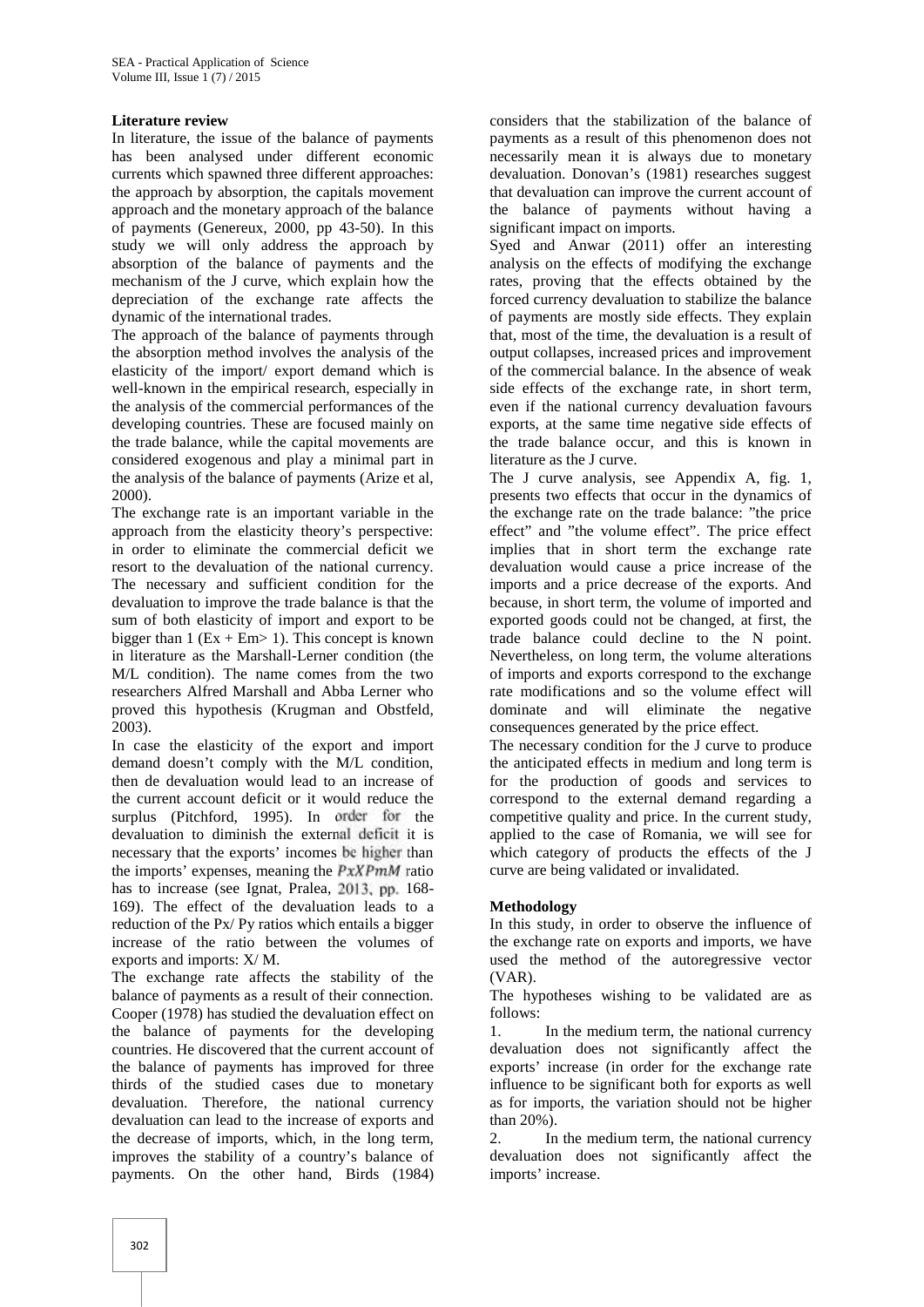The study is based on the following monthly data series, recorded for a period between January 2007 – December 2013:

- The nominal values of the leu/ euro exchange rate;
- The value of exports, by different product categories, in thousand Euros;
- The value of imports, by different product categories, in thousand Euros.

The analysed categories of products, according to the CSCI classification, are as follows: foods and livestock, beverages and tobacco, manufactured articles, cars and transport equipment.

The data have been taken from the Romanian National Institute of Statistics website and from the Romanian National Bank website. The data series are logarithmic in order to stabilise the variation and to facilitate the coefficient interpretation of the estimated equations.

The analysis starts from using a VAR (autoregressive vector) model. The choice of the methodology is justified by the nature of the study. The macroeconomic phenomena are manifesting as complex dynamic systems with feed-back and mutual causality. Thus, the analyses of the system type seize the connections between macroeconomic variables. The VAR models are focused on the analysis of shocks on the studied variables. In the present study we have analysed the evolution trend of imports and exports when faced to a forced devaluation of the national currency.

To estimate a model between the studied variables we follow these steps:

- 1. Verifying the stationarity of time series;
- 2. Verifying the co integration relationship between the analysed variables.

The first step in estimating the model is made by examining the stationarity of time series using the augmented Dickey – Fuller test (ADF).

The hypotheses to test are as follows:

 $H<sub>0</sub>$ : the series has a unit root and is non-stationary;

 $H<sub>1</sub>$ : the series is stationary.

We notice the series of the exchange rate, of the value of exports and imports for each category of products, are non-stationary (the value of Prob. > 0.05), but by applying the unit root test for the differential series we see that the series are stationary (the value of Pro.  $< 0.05$  which indicates the  $H_0$  hypothesis is rejected), concluding that the series are integrated by the order one.

The second step is verifying the co integration relationship between variables. This can be regarded as a long-term relationship, of balance between variables. In short-term there are deviations from this balance due to unpredictable shocks, but in long-term the co integration relationship between variables tends to be balanced. We consider two time series integrated of order one as co integrated if a linear combination of the two is stationary (integrated of order 0) even if each of them individually are not stationary.

In order to observe if between the analysed variables the co integration relationships exist, we use the Johansen test. As can be seen, there are co integration relations between the exchange rate on one side and exports and imports on the other, for each of the product categories (both the Trace test as well as the Eigen value test indicate the existence of a single co integration relationship at a materiality threshold of 5%). Considering the co integration relation between the variables and their stationarity, we will use a vector error correction model (VEC) in our analysis.

In the next stage we will estimate the equations between the exports value and the exchange rate and between the imports value and the exchange rate using the vector error correction model. We use this model because the series are stationary and integrated.

With the use of the shock response function we analyse the response of the exports and imports value to a shock in the evolution of the exchange rate (the leu devaluation), on a 12 months span.

## **Results and discussions**

*The impact of the exchange rate variance on exports and imports for the category of food products and livestock*

In the Fig. no. 2, appendix A we notice that the value of the food products and livestock exports has an upward trajectory 3 months after a shock occurrence on the exchange rate (the leu devaluation against the euro). The same trajectory is noticeable in the case of the imports' value but with less magnitude. In other words, when the national currency is devaluated, the exports of food products and livestock increase significantly in the first three months, following an upward trend. The same course applies to the imports but at a lower level compared to the exports.

According to the results in Fig. 2, appendix A, we notice that for a span of 12 months, 18.08% of the variation of food products and livestock exports is determined by the exchange rate variance, the difference of 81.91% being given by other variables. Regarding the imports, only 12.43% of their variation is determined by the exchange rate variance, while the 87.56% difference is given by other variables. Decomposing the variance we notice that the exports and imports variation is largely explained by self-innovations (shocks). The degree to which the exchange rate shocks influences the exports and imports increases in the long-term.

*The impact of the exchange rate variance on the exports and imports of beverages and tobacco*

From Fig. 3, appendix A it turns out that the leu devaluation leads to an increase of the value of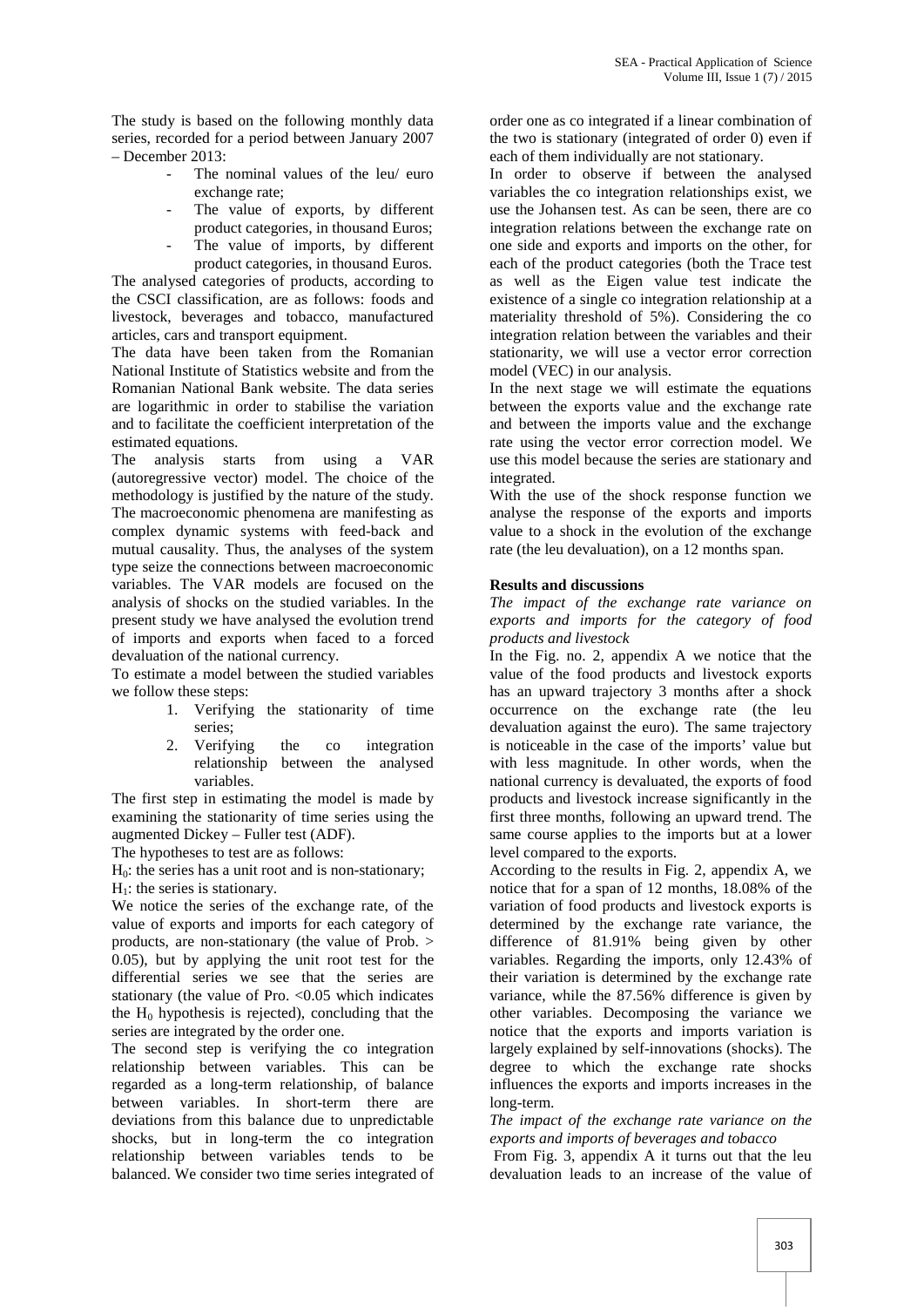beverages and tobacco exports after the first three months, while the imports decrease in the first three months, then they move on an upward trajectory. For a span of 12 months, 33.98% of the variation of beverages and tobacco exports is caused by the national currency devaluation, the 66.01% difference being determined by other exogenous variables. In the case of imports, results indicate that only 2.96% of the variation of beverages and tobacco imports is due to the leu devaluation. Regarding the beverages and tobacco exports the exchange rate has an important influence on their evolution, while the imports are not significantly influenced by an exchange rate shock.

*The impact of the exchange rate variance on the exports and imports of manufactured articles*

The export evolution for this category responds negatively in the first 5 months after an exchange rate shock, followed by a constant evolution afterwards. The imports of manufactured articles have a negative development on the entire span of 12 months. We notice that the influence of the leu devaluation against the euro has little significance on the variation of exports and imports of manufactured articles (see Fig. 4, appendix A).

*The impact of the exchange rate variance on the exports and imports of cars and transport equipment*

Fig. 5, appendix A presents a positive trend of the evolution of cars and transport equipment exports after an exchange rate shock. Imports are in decline, peaking three months after the shock took place. For this category of products the export variation is explained in proportion of 31.16% for a span of 12 months after the exchange rate variance, while the imports are not significantly influenced, only by 4.11% according to the results.

The study has demonstrated that the leu devaluation does not lead, in the medium-term, to a substantial increase of the exports. As a mechanism of influence of the international commercial trades, the exchange rate has a short-term influence and the economy requires structural reforms, meant to stimulate the growth of the international competitiveness of goods and services. Moreover, the devaluation alters the international trades, especially the exports, by the loss of external partners and markets.

### **Conclusions**

Under the circumstances of the international financial crisis onset, an increasing number of states have introduced the possibility of the national currency devaluation in order to stimulate exports and grow competitiveness. However, this empirical study shows that in the case of Romania, between the years 2007-2013, the channel of the exchange rate does not have a significant influence on the exports and imports dynamics, as it was

analysed on different category of products (see Appendix A, Table no. 1).

It is true that after a period of 2-3 months we notice some trends of growth or decline of the commercial trades, but they are not statistically significant. The two hypotheses have been validated for categories such as food products and livestock and manufactured articles.

The exceptions are the products from the categories beverages and tobacco and cars and transport equipment where the leu devaluation favours the exports' growth. The explanation in the case of beverages and tobacco products is given by the progressive growth of the excises for these products, and regarding the car exports, their evolution is due to the high foreign demand which significantly increased the number of sales. In the case of all the other products, the exchange rate interventions to stimulate exports and limit imports are not significant.

#### **Acknowledgment:**

This work was supported by the European Social Fund through Sectoral Operational Programme Human Resources Development 2007–2013, project number POSDRU/159/1.5/S/134197, project title "Performance and Excellence in Doctoral and Postdoctoral Research in Economic Sciences Domain in Romania".

#### **References**

- [1] Arize, Augustine C., Thomas O., D. J. Slottje. (2000) "Exchange Rate Volatility and Foreign Trade: Evidence from Thirteen LDC's". *Journal of Business and Economic Statistics* 18(1): 10-17.
- [2] Birds, G. (1984) "Balance of payment policy in Developing countries in the quest for economic stabilization", *Tony Killick Edition*. London: Heinemann Education Books.
- [3] Cooper, R.N. (1978) "Flexible Exchange rate and stabilization policy", *Scandinavian Journal of Economics, No.2.*
- [4] Donovan, D.J. (1981). Real response association with exchange rate action in selected upper credit, Tranche stabilization programs. *IMF Staff Paper 28* Washington, World Bank
- [5] Genereux, J., (2000) *Economiepolitic* . *Macroeconomieîneconomiadeschisă,* Editura All Beck, Bucure ti
- [6] Ignat, I., Pralea, S., (2013) "Economiemondial", EdituraSedcomLibris, Ia i
- [7] Krugman, P., Obstfeld, M., (2003) "International Economics", Sixth Edition, Addison Westley
- [8] Pitchford, J.D., (1995) *The Current Account and Foreign Debt*, Routledge, London England.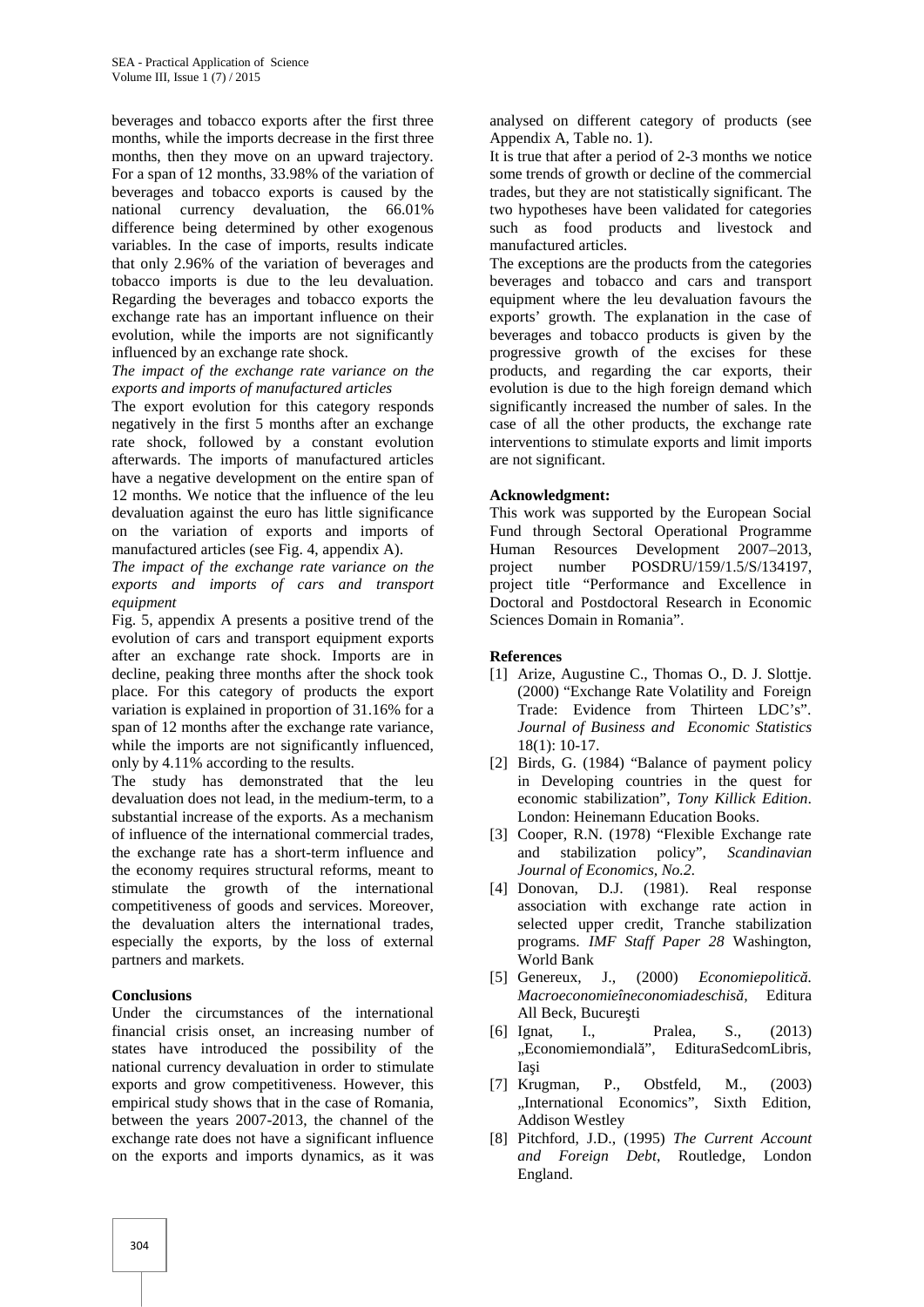- [9] Syed, Z., A., Anwar, S.,*Supply-side effects of exchange rates, exchange rate expectations and induced currency depreciation,* Economic Modelling 28 (2011) 1650–1672
- [10]www.insse.ro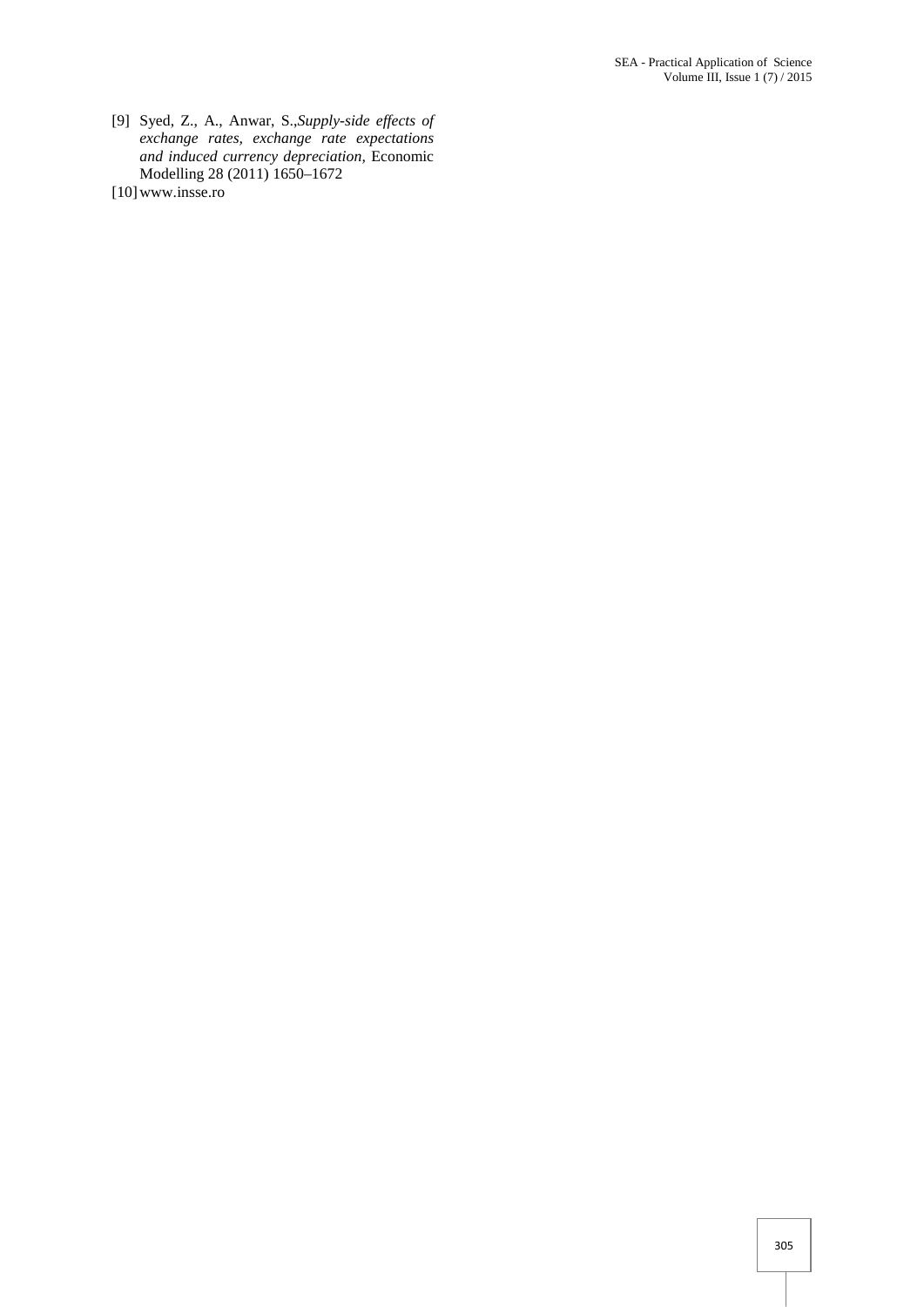





*Source: The author's adaptation after I.Ignat, S. Pralea, Op. Cit., 2013, p.169*

**Figure 2: The exports' and imports' response to an exchange rate shock for the category of food products and livestock**



*Source: the author's adaptation after INSSE data*

**Figure 3: The exports' and imports' response to an exchange rate shock for the category of beverages and tobacco products**



*Source: the author's adaptation after INSSE data*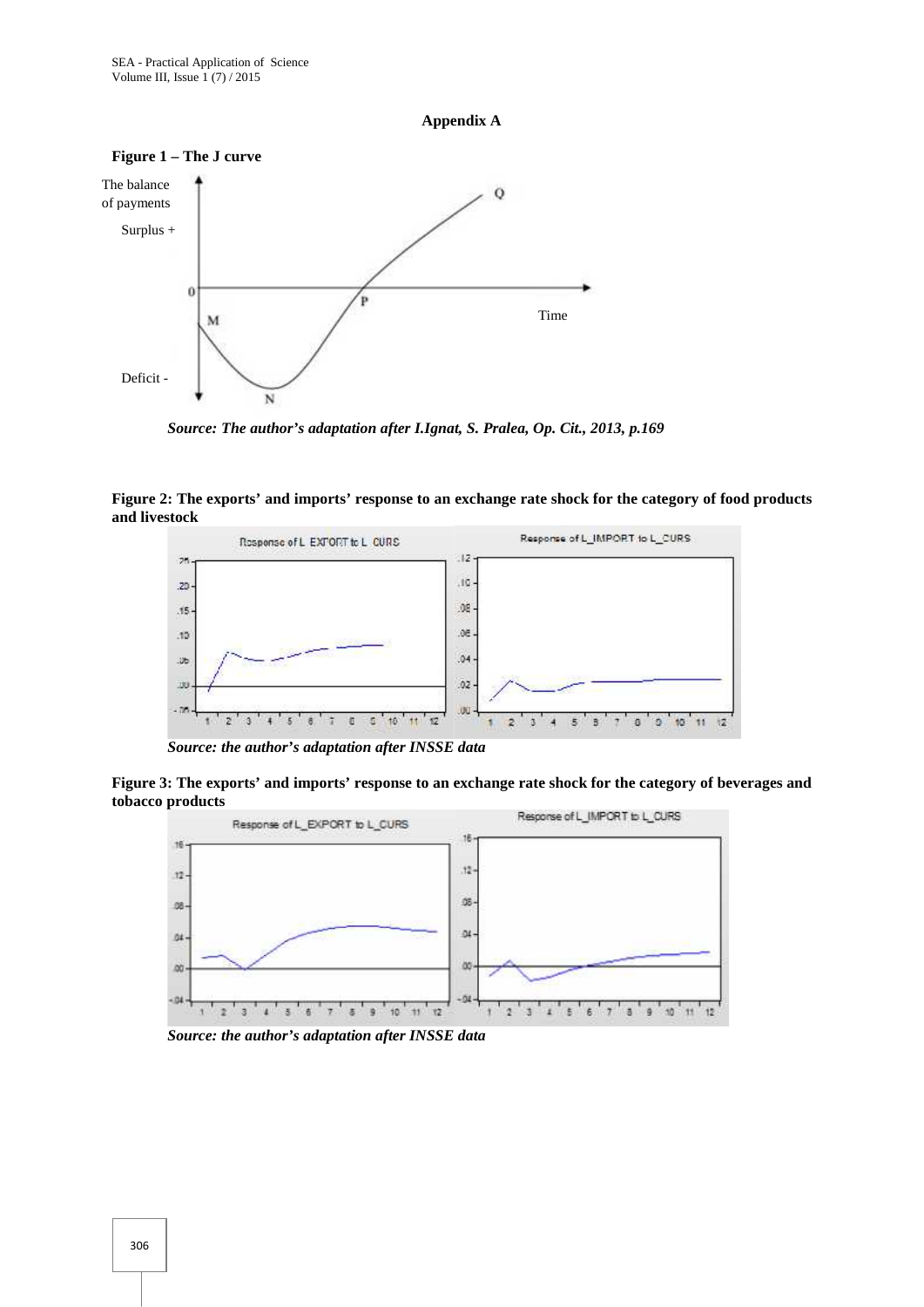**Figure 4: The exports' and imports' response to an exchange rate shock for the category of manufactured articles**



*Source: the author's adaptation after INSSE data*

**Figure 5: The exports' and imports' response to an exchange rate shock for the category of cars and transport equipment**



*Source: the author's adaptation after INSSE data*

| 18.08%<br>of<br>the                     | 11,21%<br>the<br>of                     | Hypothesis<br>$\mathbf{I}$         |
|-----------------------------------------|-----------------------------------------|------------------------------------|
| exports'<br>variation<br><sup>1</sup> S | imports'<br>variation<br><sup>1</sup> S | validated                          |
| determined by the exchange              | determined by the exchange              | $2 -$<br><b>Hypothesis</b>         |
| rate variance                           | rate variance                           | validated                          |
| 33,98%<br>- of<br>the                   | 2,96%<br>of<br>the                      | Hypothesis<br>$1-$                 |
| variation<br>exports'<br><sup>1</sup> S | variation<br>imports'<br><sup>is</sup>  | invalidated                        |
| determined by the exchange              | determined by the exchange              | $2 -$<br><b>Hypothesis</b>         |
| rate variance                           | rate variance                           | validated                          |
| of<br>2.96%<br>the                      | 5,90%<br>of<br>the                      | <b>Hypothesis</b><br>$1 -$         |
| variation<br>exports'<br><sup>1</sup> S | variation<br>imports'<br><sup>is</sup>  | validated                          |
| determined by the exchange              | determined by the exchange              | $2 -$<br><b>Hypothesis</b>         |
| rate variance                           | rate variance                           | validated                          |
| 31,16%<br>of<br>the                     | 4,11%<br>of<br>the                      | <b>Hypothesis</b>                  |
| variation<br>exports'<br>1S             | variation<br>imports'<br><sup>is</sup>  | invalidated                        |
| determined by the exchange              | determined by the exchange              | <b>Hypothesis</b><br>$\mathcal{L}$ |
| rate variance                           | rate variance                           | validated                          |
|                                         |                                         |                                    |

**Table number 1: Summarization**

*Source: the author's adaptation*